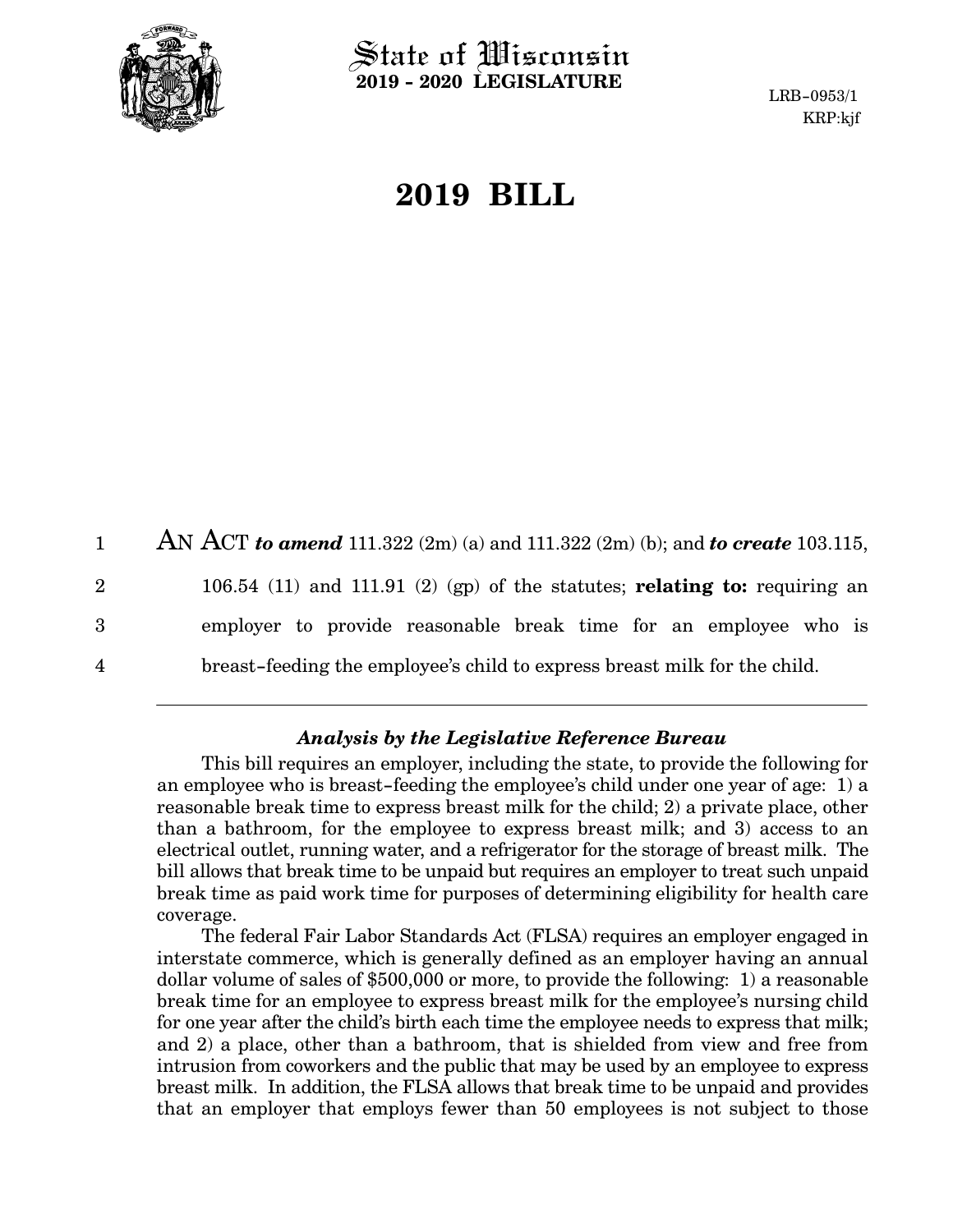### **BILL**

requirements if those requirements would impose an undue hardship by causing the employer significant difficulty or expense when considered in relation to the size, financial resources, nature, or structure of the employer's business.

The bill codifies into the laws of this state the requirements of the FLSA with respect to reasonable break time for employees to express breast milk for their children under one year of age, applying those requirements to all employers, including the state, employing at least one individual. In addition, the bill 1) requires an employer to provide access to an electrical outlet, running water, and a refrigerator for the storage of breast milk; and 2) provides that if an employee's eligibility for an employer contribution towards the employee's health care coverage is dependent on the number of hours that the employee works, the employer must treat any unpaid break time taken by the employee to express breast milk as paid work time for purposes of determining that eligibility.

For further information see the *state and local* fiscal estimate, which will be printed as an appendix to this bill.

## *The people of the state of Wisconsin, represented in senate and assembly, do enact as follows:*

| $\mathbf 1$             | <b>SECTION 1.</b> 103.115 of the statutes is created to read:                            |
|-------------------------|------------------------------------------------------------------------------------------|
| $\overline{2}$          | 103.115 Reasonable break time for nursing mothers. (1) DEFINITION. In                    |
| 3                       | this section, "employer" means any person engaging in any activity, enterprise, or       |
| $\overline{\mathbf{4}}$ | business employing at least one individual. "Employer" includes the state, its           |
| $\overline{5}$          | political subdivisions, and any office, department, independent agency, authority,       |
| $6\phantom{1}6$         | institution, association, society, or other body in state or local government created or |
| $\overline{7}$          | authorized to be created by the constitution or any law, including the legislature and   |
| 8                       | the courts.                                                                              |
| 9                       | (2) REASONABLE BREAK TIME REQUIRED. Subject to sub. (4), an employer shall               |
| 10                      | provide all of the following for an employee who is breast-feeding the employee's        |
| 11                      | child under one year of age:                                                             |
| 12                      | (a) A reasonable break time to express breast milk for the child each time the           |
| 13                      | employee has a need to express that milk.                                                |

 $\frac{1}{2}$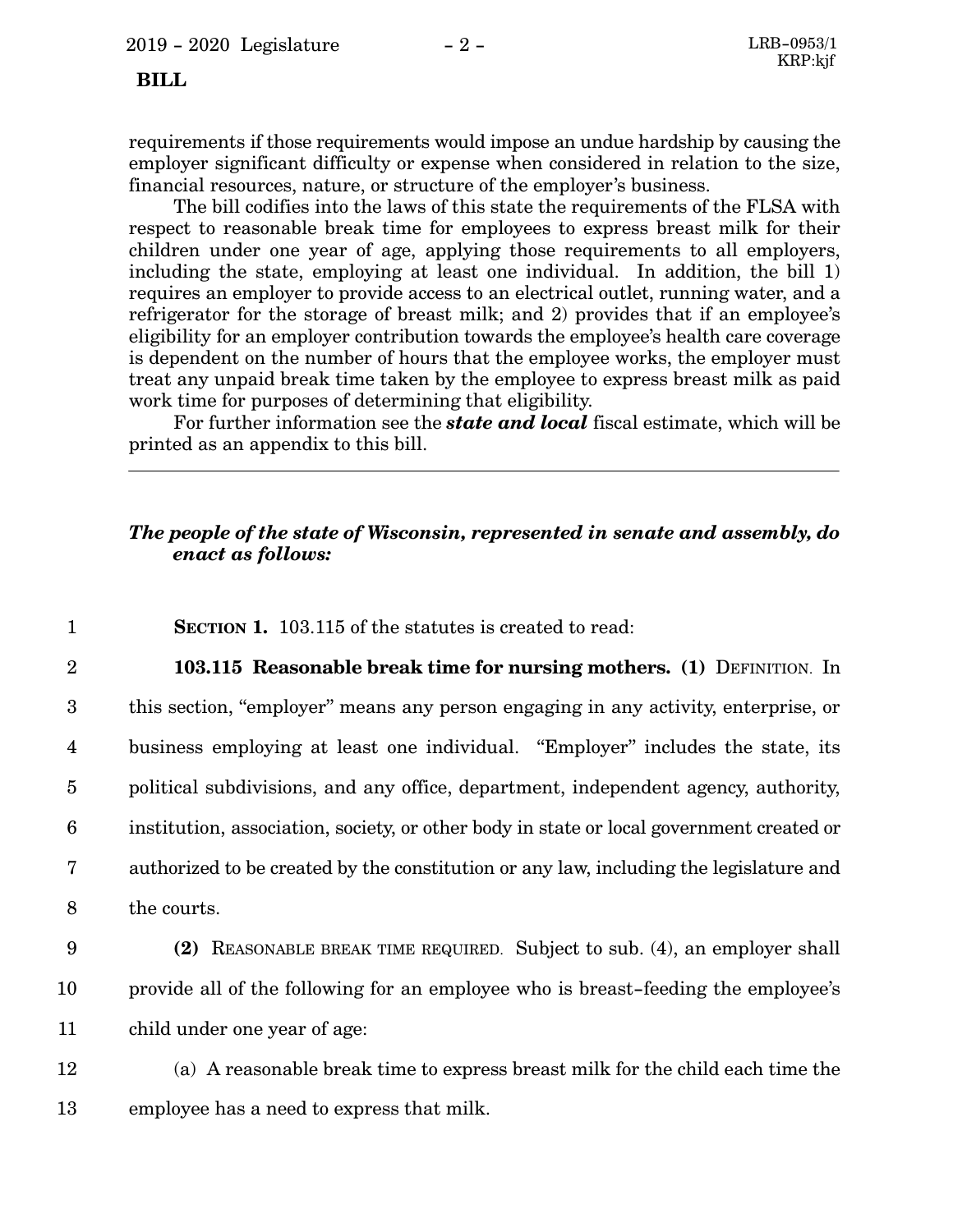$2019 - 2020$  Legislature  $-3 -$ 

- 
- 1

(b) A place, other than a bathroom, that is shielded from view and free from intrusion from coworkers and the public for the employee to express breast milk.

2

(c) Access to an electrical outlet, running water, and a refrigerator for the storage of breast milk. 3 4

**(3)** UNPAID BREAK TIME; MAINTENANCE OF HEALTH CARE COVERAGE. (a) Subject to par. (b), an employer that provides break time under sub. (2) (a) for an employee to express breast milk is not required to compensate the employee for any work time spent for that purpose. 5 6 7 8

(b) If an employee's eligibility for an employer contribution towards the employee's health care coverage is dependent on the number of hours that the employee works, the employer shall treat any unpaid break time taken by the employee to express breast milk as paid work time for purposes of determining that eligibility. 9 10 11 12 13

**(4)** UNDUE HARDSHIP EXCEPTION. An employer that employs fewer than 50 employees on a permanent basis in this state is not subject to the requirements under sub. (2) if the employer can demonstrate that compliance with those requirements would pose an undue hardship on the employer's program, enterprise, or business by causing the employer significant difficulty or expense when considered in light of the size, financial resources, nature, or structure of the employer's business. 14 15 16 17 18 19

**(5)** PROHIBITED ACTS. (a) No person may interfere with, restrain, or deny the exercise of the right of an employee who is breast-feeding the employee's child under one year of age to take reasonable break time to express that milk as provided under sub. (2). 20 21 22 23

(b) No person may discharge or discriminate against an employee in promotion, in compensation, or in the terms, conditions, or privileges of employment for taking 24 25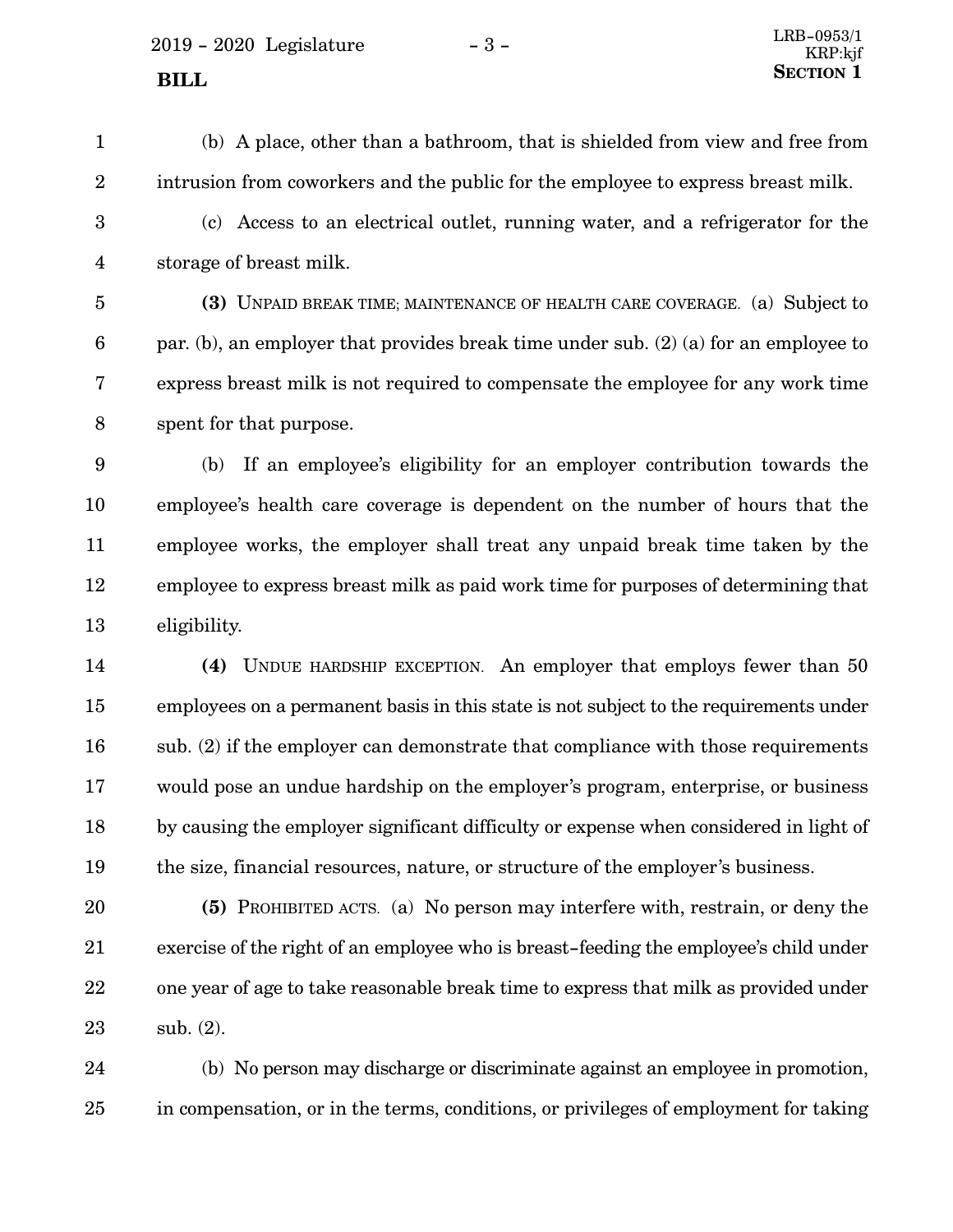2019 - 2020 Legislature - 4 - LRB-0953/1

reasonable break time to express breast milk for the employee's child under one year of age as provided in sub. (2), opposing a practice prohibited under this section, filing a complaint or attempting to enforce any right under this section, or testifying or assisting in any action or proceeding to enforce any right under this section. 1 2 3 4

**(6)** ENFORCEMENT. An employee whose right to take reasonable break time to express breast milk for the employee's child under one year of age as provided under sub. (2) is interfered with, restrained, or denied in violation of sub. (5) (a) or who is discharged or discriminated against in violation of sub. (5) (b) may file a complaint with the department, and the department shall process the complaint in the same manner that employment discrimination complaints are processed under s. 111.39. If the department finds that an employer has violated sub. (5) (a) or (b), the department may order the employer to take action to remedy the violation, including reinstating the employee, providing compensation in lieu of reinstatement, providing back pay accrued not more than 2 years before the complaint was filed, and paying reasonable actual costs and attorney fees to the complainant. 5 6 7 8 9 10 11 12 13 14 15

#### 16

**SECTION 2.** 106.54 (11) of the statutes is created to read:

106.54 **(11)** The division shall receive complaints under s. 103.115 (6) and shall process the complaints in the same manner as employment discrimination complaints are processed under s. 111.39. 17 18 19

20

**SECTION 3.** 111.322 (2m) (a) of the statutes is amended to read:

111.322 **(2m)** (a) The individual files a complaint or attempts to enforce any right under s. 103.02, 103.10, 103.11, 103.115, 103.13, 103.28, 103.32, 103.34, 103.455, 104.12, 109.03, 109.07, 109.075, 146.997, or 995.55, or ss. 101.58 to 101.599 or 103.64 to 103.82. 21 22 23 24

#### 25

**SECTION 4.** 111.322 (2m) (b) of the statutes is amended to read: